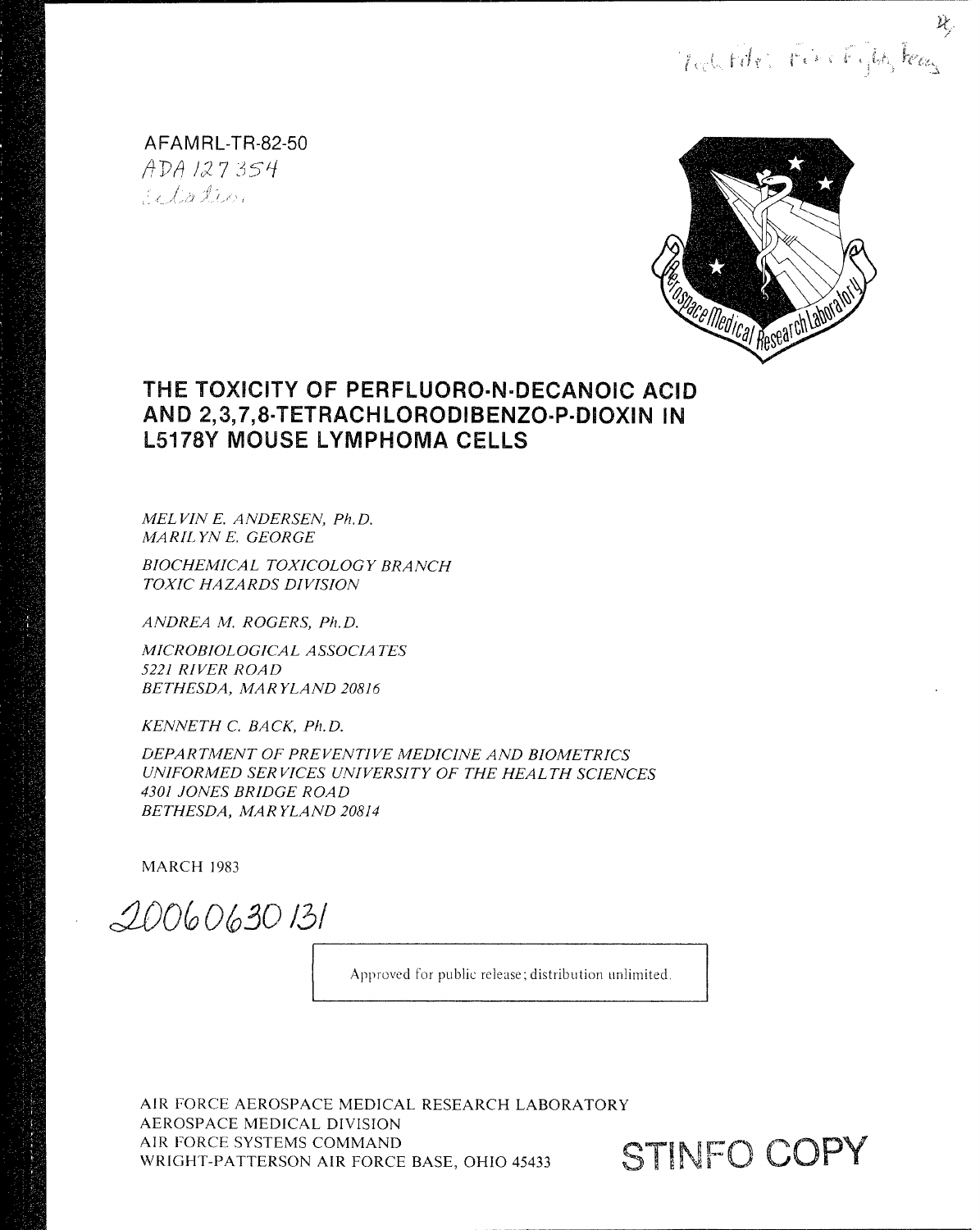### **NOTICES**

When US Government drawings, specifications, or other data are used for any purpose other than a definitely related Government procurement operation, the Government thereby incurs no responsibility nor any obligation whatsoever, and the fact that the Government may have formulated, furnished, or in any way supplied the said drawings, specifications, or other data, is not to be regarded by implication or otherwise, as in any manner licensing the holder or any other person or corporation, or conveving any rights or permission to manufacture, use, or sell any patented invention that may in any way be related thereto.

Please do not request copies of this report from Air Force Aerospace Medical Research Laboratory. Additional copies may be purchased from:

> National Technical Information Service **5285)** Port, **Noyal** Road Springfield, Virginia 22161

If ederal Government agencies and their contractors registered with Defense Technical Information Center should direct requests for copies of this report to:

> Defense Technical Information Center Cameron Station Alexandria, Virginia 22314

#### **TECHNICAL REVIEW AND APPROVAL**

AFAMRL-TR-82-50

**This report has been reviewed by the Office of Public Affairs <b>(PA)** and is releasable to the National Technical Information Service (NTIS). At NTIS, it will be available to the general public, including foreign nations.

This technical report has been reviewed and is approved for publication.

# **FOR THE COMMANDER**

oge C. Sprman

ROGER C. INMAN, Colonel, USAF Chief **Toxic Hazards Division** Air Force Aerospace Medical Research I aboratorvy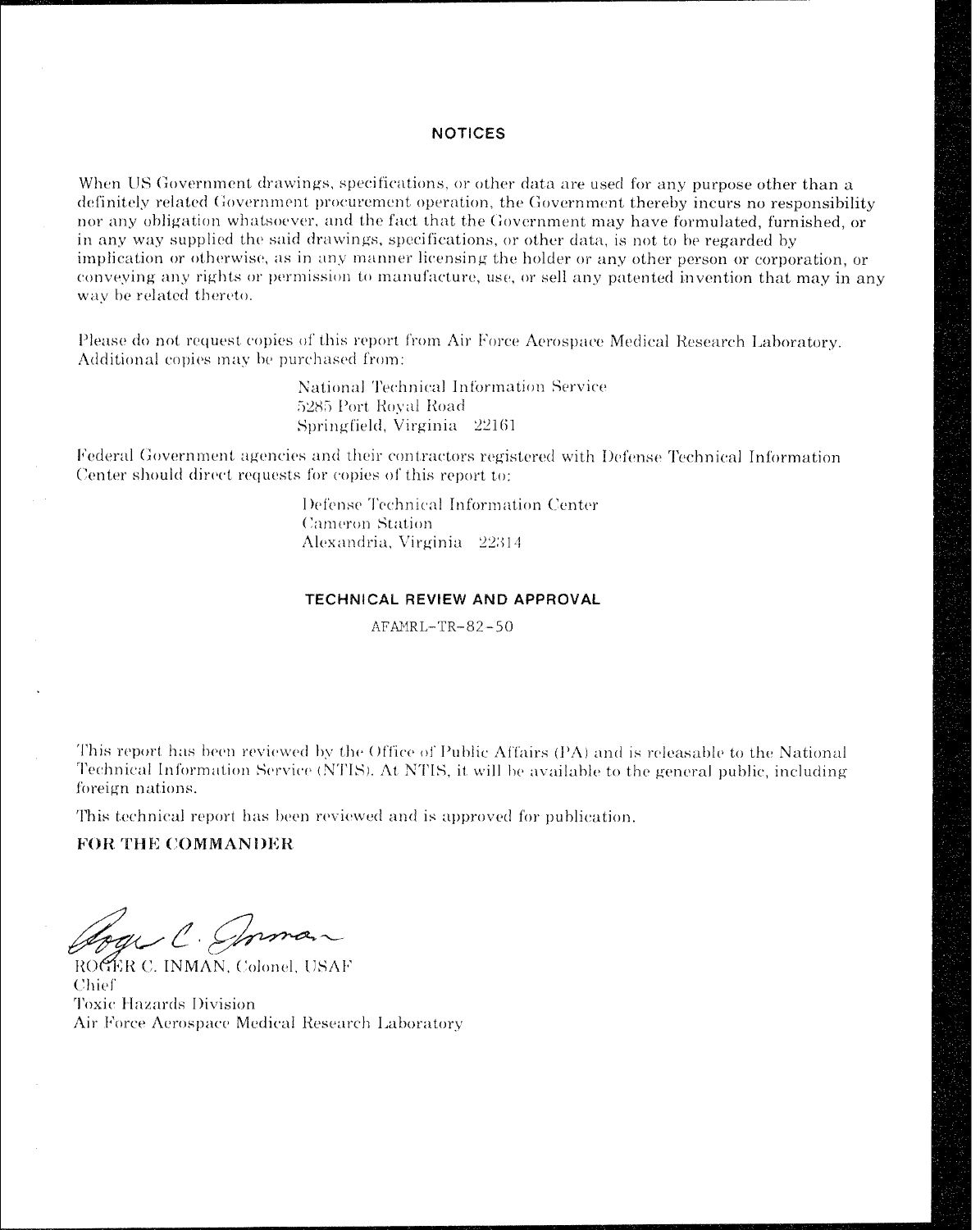|                                                                                                                                                                       | SECURITY CLASSIFICATION OF THIS PAGE (When Data Entered) |                                                                               |  |  |  |  |  |
|-----------------------------------------------------------------------------------------------------------------------------------------------------------------------|----------------------------------------------------------|-------------------------------------------------------------------------------|--|--|--|--|--|
| <b>REPORT DOCUMENTATION PAGE</b>                                                                                                                                      | READ INSTRUCTIONS<br>BEFORE COMPLETING FORM              |                                                                               |  |  |  |  |  |
| 1. REPORT NUMBER                                                                                                                                                      | 2. GOVT ACCESSION NO.                                    | 3. RECIPIENT'S CATALOG NUMBER                                                 |  |  |  |  |  |
| AFAMRL-TH-82-50                                                                                                                                                       |                                                          |                                                                               |  |  |  |  |  |
| 4. TITLE (and Subtitle)                                                                                                                                               |                                                          | 5. TYPE OF REPORT & PERIOD COVERED                                            |  |  |  |  |  |
|                                                                                                                                                                       |                                                          | Technical Report                                                              |  |  |  |  |  |
| The Toxicity of Perfluoro-n-decanoic Acid and                                                                                                                         |                                                          | January 80 - December 81<br>6. PERFORMING 036. REPORT NUMBER                  |  |  |  |  |  |
| 2,3,7,8-Tetrachlorodibenzo-p-dioxin in L5178Y<br>Mouse Lymphoma Cells                                                                                                 |                                                          |                                                                               |  |  |  |  |  |
| $7.$ AUTHOR(s)                                                                                                                                                        |                                                          | 8. CONTRACT OR GRANT NUMBER(s)                                                |  |  |  |  |  |
| M. E. Andersen, A. M. Rogers <sup>*</sup> , M. E. George.<br>and K. C. Back <sup>**</sup>                                                                             |                                                          |                                                                               |  |  |  |  |  |
|                                                                                                                                                                       |                                                          |                                                                               |  |  |  |  |  |
| 9. PERFORMING ORGANIZATION NAME AND ADDRESS                                                                                                                           |                                                          | 10. PROGRAM ELEMENT, PROJECT, TASK<br>AREA & WORK UNIT NUMBERS                |  |  |  |  |  |
|                                                                                                                                                                       |                                                          |                                                                               |  |  |  |  |  |
| AFAMRL, Toxic Hazards Division, AMD, AFSC,                                                                                                                            |                                                          |                                                                               |  |  |  |  |  |
| Wright-Patterson AFB, Ohio 45433                                                                                                                                      |                                                          | 61102F, 2312, V1, 18                                                          |  |  |  |  |  |
| 11. CONTROLLING OFFICE NAME AND ADDRESS                                                                                                                               |                                                          | 12. REPORT DATE                                                               |  |  |  |  |  |
|                                                                                                                                                                       |                                                          | <b>MARCH 1983</b><br>13. NUMBER OF PAGES                                      |  |  |  |  |  |
|                                                                                                                                                                       |                                                          | 14                                                                            |  |  |  |  |  |
| 14. MONITORING AGENCY NAME & ADDRESS(if different from Controlling Office)                                                                                            |                                                          | 15. SECURITY CLASS. (of this report)                                          |  |  |  |  |  |
|                                                                                                                                                                       |                                                          |                                                                               |  |  |  |  |  |
|                                                                                                                                                                       |                                                          | UNCLASSIFIED                                                                  |  |  |  |  |  |
|                                                                                                                                                                       |                                                          | 15a. DECLASSIFICATION/DOWNGRADING<br>SCHEDULE                                 |  |  |  |  |  |
| 16. DISTRIBUTION STATEMENT (of this Report)                                                                                                                           |                                                          |                                                                               |  |  |  |  |  |
| Approved for public release; distribution unlimited.                                                                                                                  |                                                          |                                                                               |  |  |  |  |  |
| 17. DISTRIBUTION STATEMENT (of the abstract entered in Block 20, if different from Report)                                                                            |                                                          |                                                                               |  |  |  |  |  |
|                                                                                                                                                                       |                                                          |                                                                               |  |  |  |  |  |
|                                                                                                                                                                       |                                                          |                                                                               |  |  |  |  |  |
|                                                                                                                                                                       |                                                          |                                                                               |  |  |  |  |  |
| 18. SUPPLEMENTARY NOTES                                                                                                                                               |                                                          |                                                                               |  |  |  |  |  |
| Microbiological Associates, 5221 River Road, Bethesda, MD 20816                                                                                                       |                                                          |                                                                               |  |  |  |  |  |
| ** Départment of Preventive Medicine and Biometrics, Uniformed Services                                                                                               |                                                          |                                                                               |  |  |  |  |  |
|                                                                                                                                                                       |                                                          | University of the Health Sciences, 4301 Jones Bridge Road, Bethesda, MD 20814 |  |  |  |  |  |
|                                                                                                                                                                       |                                                          |                                                                               |  |  |  |  |  |
|                                                                                                                                                                       |                                                          | AFAMRL Primary Investigator: Dr. M. E. Andersen, AFAMRL/THB, (513) 255-5150.  |  |  |  |  |  |
| 19. KEY WORDS (Continue on reverse side if necessary and identify by block number)<br>Perfluoro-n-decanoic Acid                                                       |                                                          |                                                                               |  |  |  |  |  |
| Toxicology                                                                                                                                                            | Polyfluorinated acids                                    | 2,3,7,8-Tetrachlorodibenzo-p-dioxin                                           |  |  |  |  |  |
| L5178Y Mouse Lymphoma Cells                                                                                                                                           |                                                          |                                                                               |  |  |  |  |  |
| Cell Culture                                                                                                                                                          |                                                          |                                                                               |  |  |  |  |  |
| Erythrocyte Fragility                                                                                                                                                 |                                                          |                                                                               |  |  |  |  |  |
| 20. ABSTRACT (Continue on reverse side if necessary and identify by block number)                                                                                     |                                                          |                                                                               |  |  |  |  |  |
|                                                                                                                                                                       |                                                          | Perfluoro-n-decanoic acid (PFDA) causes toxic sequelae in vivo very similar   |  |  |  |  |  |
| to those caused by 2,3,7,8-tetrachlorodibenzo-p-dioxin (TCDD). The toxicity of<br>these two compounds, several other polyfluorinated fatty acids, and corresponding   |                                                          |                                                                               |  |  |  |  |  |
| hydrogenated fatty acids have been studied in vitro in L5178Y mouse lymphoma                                                                                          |                                                          |                                                                               |  |  |  |  |  |
| cells. Below concentrations which cause cell lysis $(2500 \text{ g/ml})$ , PFDA did not                                                                               |                                                          |                                                                               |  |  |  |  |  |
| affect suspension growth. After 24 hr treatment with concentrations between 1<br>and 100 $\mu$ g/ml treated cells no longer grew into clones when plated in semi-soft |                                                          |                                                                               |  |  |  |  |  |

DD 1 JAN 73 1473 DD **1 JAN 73** 1473 **EDITION** OF **I NOV 65 IS OBSOLETE**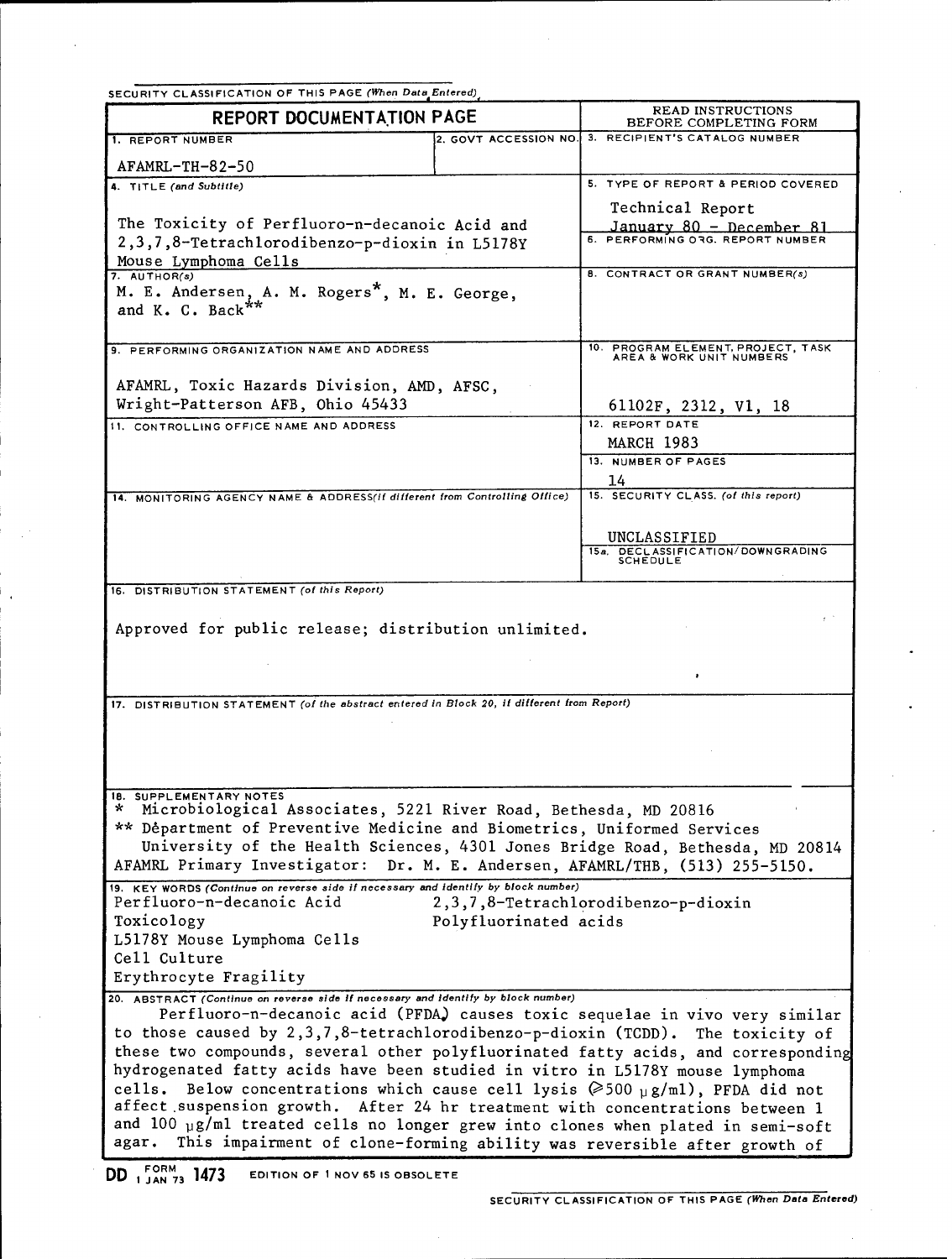#### **SECURITY CLASSIFICATION OF THIS PAGE(When Data Entered)**

treated cells in fresh medium for 36 hr. Perfluoro-n-octanoic acid did not impair clone-forming ability at any concentration; and neither did the straight-chain hydrogenated fatty acid analogs. All polyfluorinated acids tested (either perfluorinated or w-hydro-analogs) with chain length 9 or greater caused impairment of clone-forming ability after treatment with concentrations that were non-toxic in suspension. TCDD (highest dose, 0.5 pg/ml) had no effect on growth in suspension. After 48 hr treatment with TCDD concentrations of 0.01 µg/ml or greater, plated cells formed clones with altered morphology. These clones were less discrete, lacking a clearly defined boundary. The effect on clone morphology required 36 hr treatment of cells with TCDD in suspension and was reversible following 48 hr growth in fresh medium. Cell division time in suspension was 10-12 hrs and was unaffected by PFDA or TCDD. In vivo PFDA treatment altered erythrocyte fragility in rats. It is suggested that the toxicity of PFDA and TCDD in vivo and in L5178Y cells in vitro may be due to an ability of these chemicals to interfere with normal structure and/or function of biological membranes.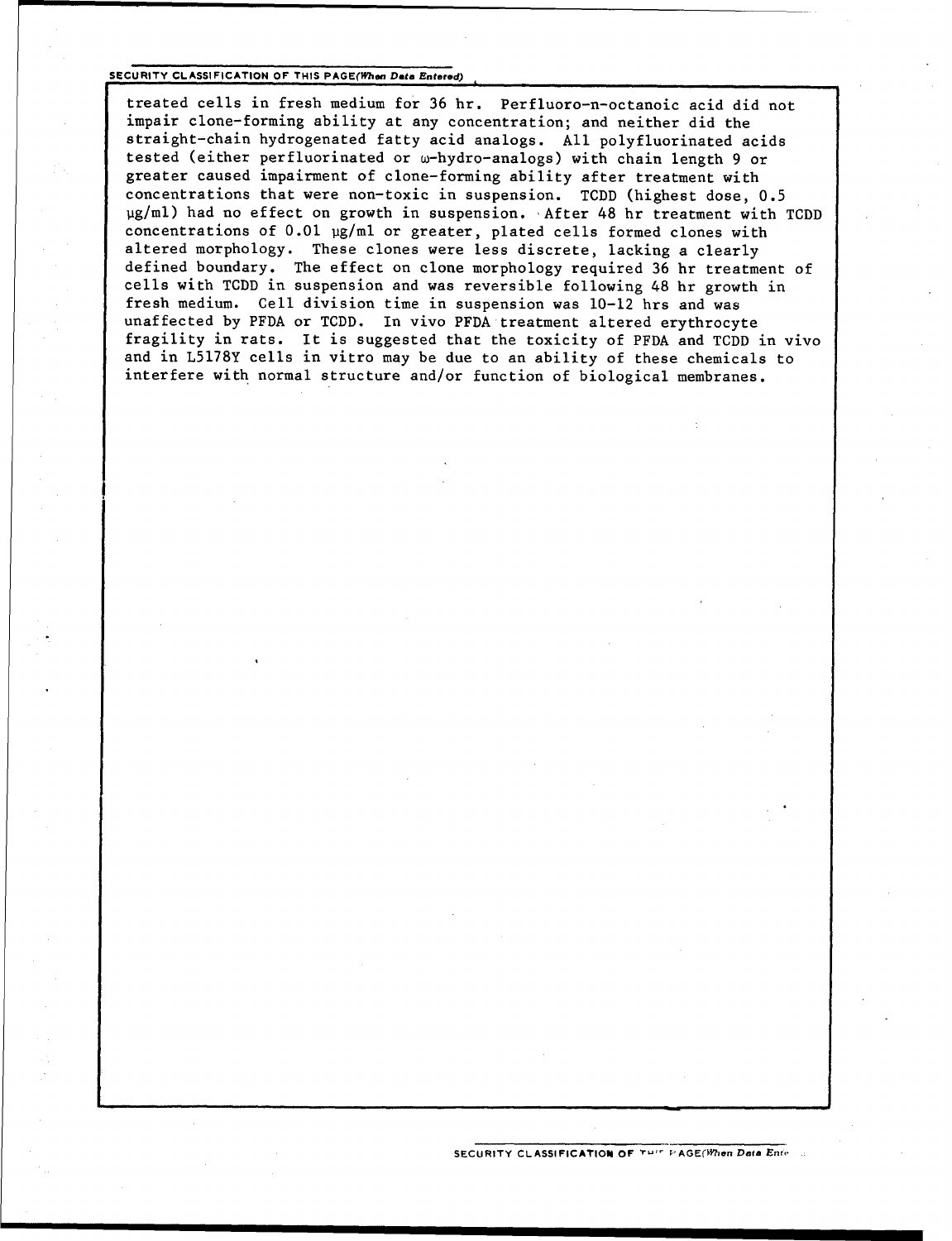# PREFACE

This research was performed in the Biochemical Toxicology Branch, Toxic Hazards Division, Air Force Aerospace Medical Research Laboratory from January 1980 through December 1981. It was performed in support of Task 2312V1, "Toxicological Mechanisms of Air Force Chemicals and Materials;" Work Unit 2312VI18, "Effects of Air Force Propellants and Chemicals on Metabolic Mechanisms." Portions of this work were presented at the 21st Annual Meeting of the Society of Toxicology, Boston, Massachusetts, 22-26 February 1982.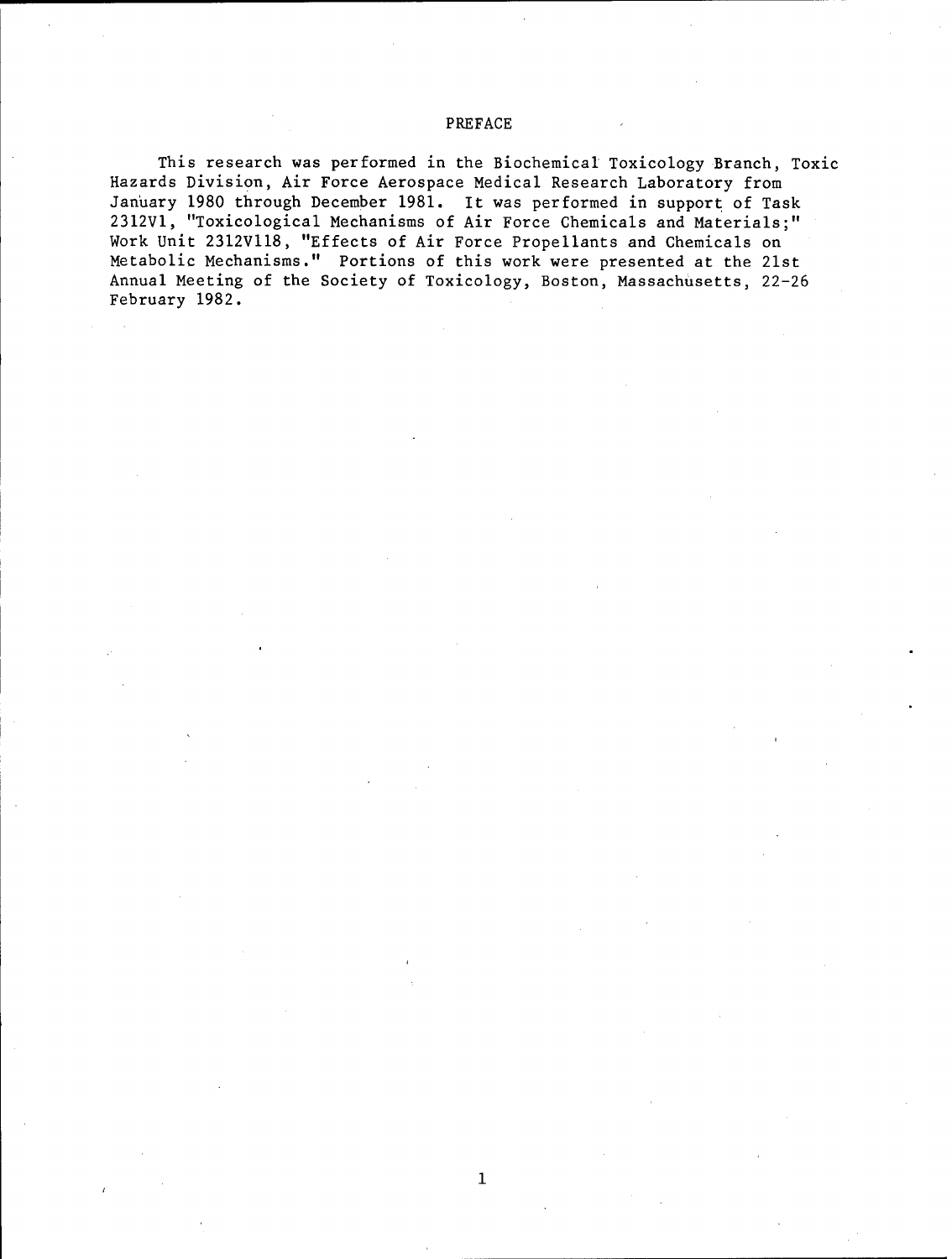#### INTRODUCTION

Perfluorinated fatty acids, perfluorinated sulfonic acids, and appropriate derivatives are used commercially in numerous applications which take advantage of their exceptional surfactant properties and extreme chemical and thermal stability (Guenthner and Victor, 1962). Most commercially important derivatives are based on perfluoroalkyl chain lengths of 5 to 7. The acute and subchronic toxicity of ammonium perfluoro-n-octanoate (PFOA) has been described in detail in both rats and rhesus monkeys (Griffith and Long, 1980). Less is known of the toxicity of longer chain analogs.

In an abstract Andersen et al. (1981) described the acute toxicity of perfluoro-n-decanoic acid (PFDA; nonadecafluoro-n-decanoic acid;  $C_{10}F_{19}O_2H$ ) in a variety of rodent species. This acid was significantly more toxic than PFOA and its toxicity differed both quantitatively and qualitatively from that of the shorter chain analog. Toxic signs and target organs for PFDA were similar to those seen with 2,3,7,8-tetrachlorodibenzo-p-dioxin (TCDD). The single dose oral LD<sub>50</sub> - 30 days of PFDA in male rats was about 50 mg/kg and rats intubated with 90 mg/kg lost nearly 50% of their initial body weight before dying two to three weeks after intubation. As does TCDD, PFDA caused severe thymic atrophy.

As part of a comparison of the biological effects of PFDA and TCDD, we have evaluated the toxicity of these chemicals in several isolated cell systems. In part, this paper describes effects of various polyfluorinated fatty acids, hydrogenated fatty acids, and TCDD on growth characteristics of L5178Y mouse lymphoma cells, a T-cell derived lymphoma (Muller et al., 1981), which grows both in suspension and in semi-soft agar. A T-cell lymphoma was used because T-lymphocytes appear to be targets of PFDA and TCDD toxicity in rodents. This conclusion was based on the marked thymic cortical atrophy noted in animals treated with either of these chemicals. L5178Y cells are commonly used for mutagenicity testing and the mutagenic potential of these chemicals in L5178Y cells is reported elsewhere (Rogers et al., 1982). In addition, limited results of osmotic fragility studies of erythrocytes from rats treated with PFDA are described in an attempt to relate altered osmotic fragilities to the effects of PFDA on L5178Y cells.

#### MATERIALS AND METHODS

L5178Y Mouse Lymphoma Cells: L5178Y cells were originally obtained from Dr. C. F. Arlett, MRC, Cell Mutation Unit, Brighton, England. They were routinely screened for mycoplasma contamination. The routine methods for maintenance of L5178Y cells and the soft agar cloning technique were as described elsewhere (Cole and Arlett, 1976), except that McCoy's 5A medium (supplemented with penicillin, streptomycin, sodium pyruvate, and 10% horse serum) was used instead of Fischer's medium. For toxicity experiments, L5178Y cells were treated for 24 hrs with doses of PFDA ranging from 0.01 µg/ml to 1 mg/ml, or for 48 hrs with doses of TCDD ranging from 0.001 µg/ml to  $0.50 \mu g/ml$ . At the end of the treatment period, cells were centrifuged, washed in McCoy's 5A medium and resuspended in McCoy's 5A containing 20% horse serum. Cells were plated for growth in soft agar, and plates were examined for clones after 9-10 days incubation in a humidified  $CO<sub>2</sub>$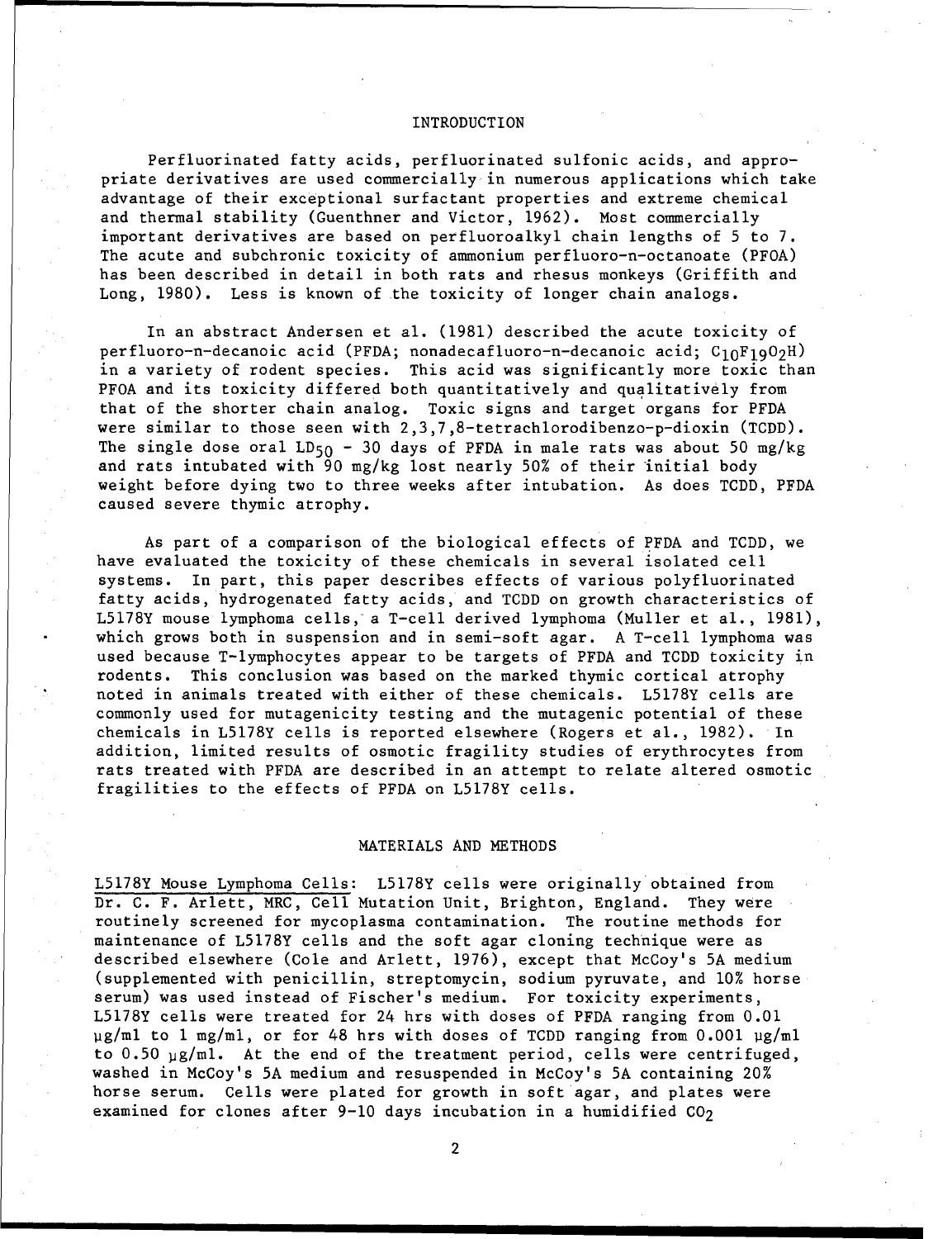incubator. Horse serum was obtained from Gibco-Biocult. Penicillin, streptomycin, and sodium pyruvate were obtained from Sigma.

Chemicals: Fatty acids (all > 99% pure)<sup>1</sup>, perfluoro-n-decanoic acid (>98%)<sup>1</sup>, perfluoro-n-octanoic acid (>96%)l, 11-H eicosafluoro-n-undecanoic acid  $(97-99%)^2$ , and 9-H hexadecafluoro-n-nonanoic acid<sup>3</sup> were obtained commercially. The latter two compounds contain a single hydrogen at the omega position. Perfluoro-n-dodecanoic acid<sup>4</sup> (71% C<sub>11</sub>F<sub>23</sub>CO<sub>2</sub>H; 3% C<sub>10</sub>F<sub>21</sub>CO<sub>2</sub>H; 2%  $C_9F_19CO_2H$ ; remainder unidentified, nonfunctional fluorocarbon) and TCDD were  $g$ ifts<sup>5</sup>. For L5178Y studies, TCDD was dissolved in acetone and the fatty acids and fluorinated analogs were dissolved in dimethylsulfoxide except perfluorinated dodecanoic was also dissolved in acetone.

Osmotic Fragility: Male Fischer 344 rats (200-300 g) were treated ip with 50 mg PFDA/kg. Propylene glycol:water (50:50 v/v) was used as diluent with a final dosing volume of 2 ml/kg. Treated and diluent control rats in groups of four to five were killed at various times after injection. Blood was drawn from the inferior vena cava after opening the abdomen of anesthetized rats and erythrocytes harvested by centrifugation. Osmotic fragility was determined as described in Dacie and Lewis (1963). Curves were constructed for hemolysis at **10** saline concentrations between 0.25 and 0.85%. Data presented are percent hemolysis at a single intermediate saline concentration, 0.4%.

#### RESULTS

Fatty Acids: PFDA had little effect on L5178Y suspension growth at concentrations below **100** pg/ml (Fig. **1).** At concentrations of 500 pg/ml or above, cells were dissolved by the surfactant action of the acid and neither cells nor debris were visible in suspensions at these concentrations. In comparison to the dose-response curve for suspension growth, the curve for cloneforming ability was shifted some 2.5 log units to the left: the  $ED_{50} - 24$  hr for impairing clone-forming ability was approximately 3 x **10-1** Vg/ml. To our knowledge, this ability - dissociating the markers of suspension growth and clone-forming ability in these transformed cells - has not been reported for any other chemical. Perfluorinated-n-dodecanoic and ll-H-eicosafluoro-nundecanoic acid caused a similar displacement of the two dose response curves (Table **1).** On the other hand, PFOA which was slightly less toxic to cells in suspension than was PFDA did not show the differential toxicity with respect to suspension and clonal growth. The  $\omega$ -H-hexadecafluoro-nnonanoic acid displaced the dose response curves for suspension and clone forming ability, but the displacement was less than that seen with PFDA (Table 1). With hydrogenated fatty acid analogs from  $C_8$  to  $C_{11}$ , toxicity was equal both in suspension and in agar (Table 2).

**<sup>1</sup>** Aldrich Chemical Company, Milwaukee, WI 53233.

<sup>&</sup>lt;sup>2</sup> PCR Research Chemicals, Inc., Gainesville, FL 32602.

**<sup>3</sup>**Alfred Bader Library of Rare Chemicals, Division of Aldrich Chemical Company, Milwaukee, WI 53233.

<sup>4</sup> Commercial Chemicals Division 3M, 3M Center, St Paul, MN 55144.

<sup>&</sup>lt;sup>5</sup> Dow Chemical USA, Midland, MI 46460.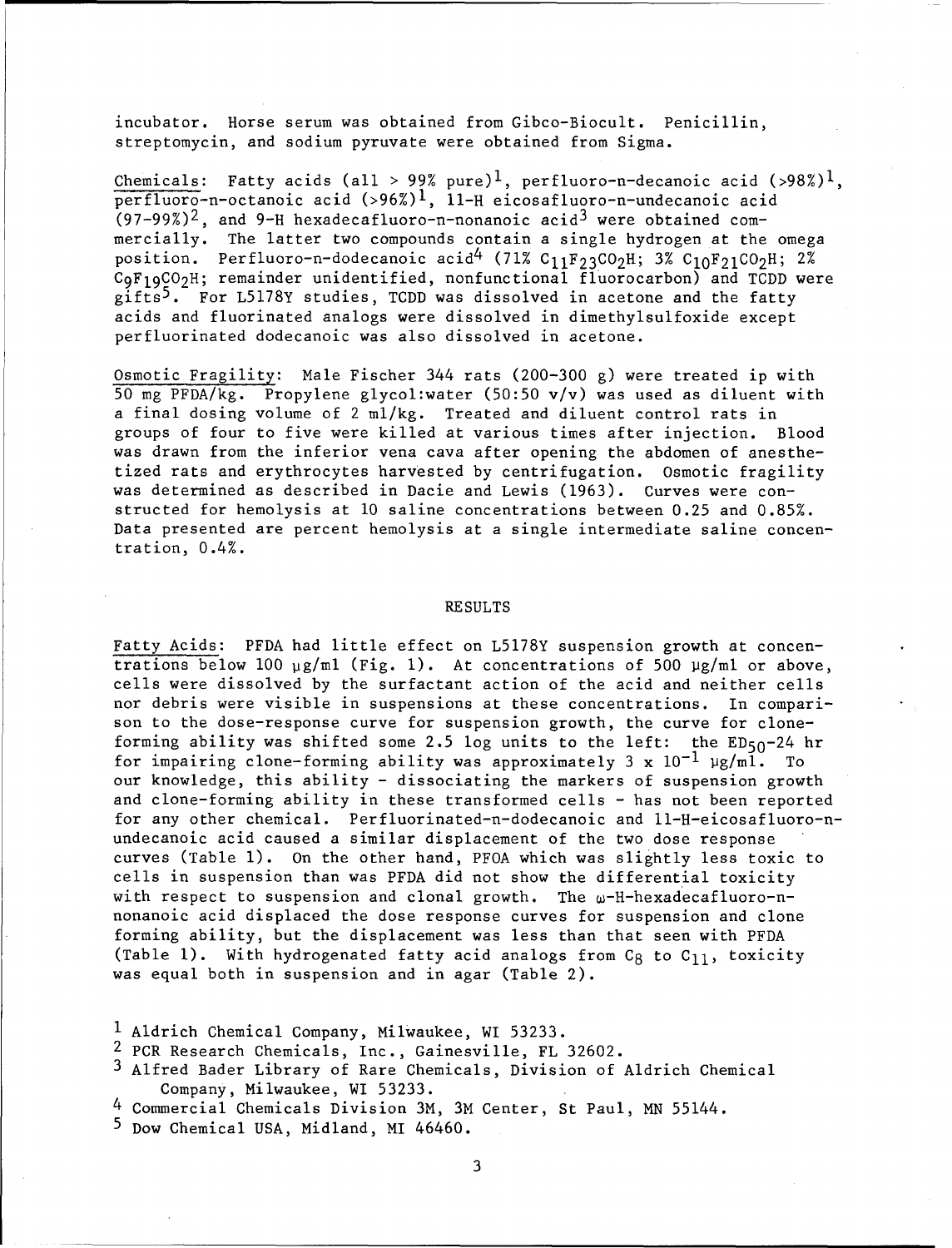# 24 HR. TREATMENT OF L5178Y **CELLS** WITH PFDA.



Figure **1.** Toxicity of PFDA in L5178Y Cells. L5178Y cells were grown for 24 hr in the presence of varying amounts of PFDA (x-axis). Triangles are total growth in suspension as percent of control growth in the absence of PFDA. Aliquots of the cells treated with different concentra- Itions were plated and grown for 8 to **10** days on semi-soft agar. Circles are percent of plated cells which gave rise to clones relative to similar values for control cells. Data points are mean and standard errors (n = 3-7).

### Table **1**

The Effects of Various Polyfluorinated Fatty Acids on Growth of L5178Y Mouse Lymphoma Cells in Suspension and on their Clone Forming Ability in Semi-Soft Agar

| Dose                   | Perf luoro-<br>n-octanoic<br>Acid<br>Suspension Agar |                            | $9-H$<br>Hexadecafluoro-<br>n-nonanoic<br>Acid<br><b>Suspension Agar</b> |                           | Perf luoro-<br>n-decanoic<br>Acid<br>Suspension<br>A gar                      |                       | 11-н<br>Eicosafluoro-<br>n-undecanoic<br>Acid<br>Suspension Agar |           | Perf luoro-n-<br>dodecanoic<br>Acid<br>Suspension Agar |          |
|------------------------|------------------------------------------------------|----------------------------|--------------------------------------------------------------------------|---------------------------|-------------------------------------------------------------------------------|-----------------------|------------------------------------------------------------------|-----------|--------------------------------------------------------|----------|
| (µg/ml)                | (% Control)                                          |                            | (% Control)                                                              |                           | (% Control)                                                                   |                       | (% Control)                                                      |           | (% Control)                                            |          |
| 0.01<br>0.1<br>0.5     | 9 qa<br>100                                          | 98<br>96                   | 94<br>83                                                                 | 97<br>95                  | ±.<br>2 <sup>D</sup><br>94<br>97<br>.4°<br>4.7 <sup>b</sup><br>89             | 96<br>97<br>0.7<br>12 | 96<br>78                                                         | 100<br>90 | 87<br>78                                               | 97<br>87 |
| 10<br>50<br>100<br>500 | 89<br>89<br>76<br>76<br>21                           | 98<br>98<br>90<br>90<br>21 | 94<br>94<br>92<br>83<br>__a                                              | 95<br>89<br>89<br>0<br>-- | 1 D<br>97<br>$2.2^{\circ}$<br>90<br>84<br>2.3 <sup>D</sup><br>53<br>$3.6^{p}$ | ±<br>16<br>1.9<br>0   | 75<br>82<br>82<br>82<br>$-1$ <sup>a</sup>                        | 0         | 91<br>72<br>75<br>72<br>--5                            | 25       |
| 1000                   | - - ¤                                                |                            |                                                                          |                           |                                                                               |                       |                                                                  |           |                                                        |          |

<sup>d</sup> Result of single experiment. Numbers in each column are growth as percent of growth of control cells.<br>  $\frac{b \text{ Mean } \pm \text{ standard error (n = 3)}}{b \text{ Mean } \pm \text{ standard error (n = 3)}}$ 

**C** Mean ± standard error n **= 7).**

d These concentrations dissolved cells in suspension.<br><sup>d</sup> These concentrations dissolved cells in suspension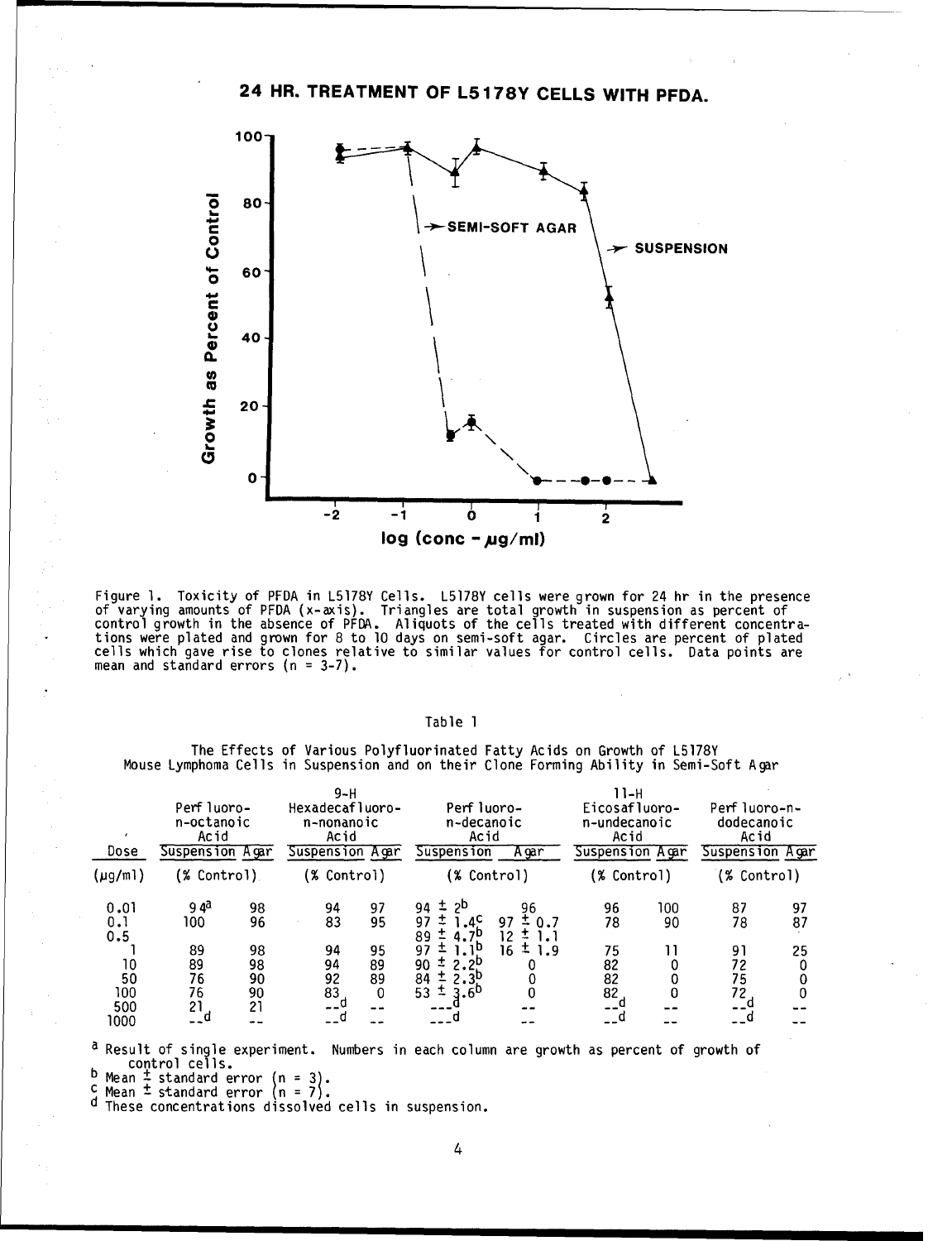#### Table 2

| Dose                                          | Nonanoic Acid<br>Suspension Agar<br>(% Control)      |                                        | Decanoic Acid<br>Suspension Agar    |                                  | Undecanoic Acid<br>Suspension Agar |                                  |
|-----------------------------------------------|------------------------------------------------------|----------------------------------------|-------------------------------------|----------------------------------|------------------------------------|----------------------------------|
| $(\mu$ g/ml)                                  |                                                      |                                        | (% Control)                         |                                  | (% Control)                        |                                  |
| 0.01<br>0.1<br>10<br>50<br>100<br>500<br>1000 | 85 <sup>d</sup><br>82<br>92<br>90<br>85<br>72<br>33. | 98<br>98<br>98<br>94<br>98<br>88<br>26 | 106<br>94<br>100<br>84<br>75<br>63. | 96<br>94<br>93<br>90<br>82<br>63 | 95<br>85<br>75<br>82<br>82<br>42   | 96<br>93<br>96<br>93<br>86<br>44 |

The Effect of Various Fatty Acids on Growth of L5178Y Mouse Lymphoma Cells in Suspension and on their Clone Forming Ability in Semi-Soft Agar

a Numbers in both columns are growth as percent of growth of control cells.

b These concentrations dissolved cells in suspension.

Time to Effect and Reversibility: Cell division time for L5178Y cells in suspension under growth conditions used in this study was **10** to 12 hours. An experiment was performed to see if cells required a period of treatment with PFDA before diminished clone-forming ability could be observed. Cells were grown in suspension containing  $0.5$  µg PFDA/ml and removed at various times for plating to observe loss of clone-forming ability (Fig. 2a). There was a lag of 8 hr before any appreciable effect was observed and the time of treatment required to reduce plating efficiency to 50% of control was about 12 hr, i.e., one cell generation.

Cells were also grown for 24 hr in the presence of 0.5 **11g** of PFDA/ml harvested by centrifugation and washed in fresh growth medium. These treated cells were resuspended for growth in fresh, uncontaminated medium and aliquots withdrawn after various times for plating (Fig. 2b). The decreased plating efficiency was reversible, but recovery was more prolonged than the time required to induce the diminished clone-forming ability. The time of growth in fresh medium necessary to restore 50% plating efficiency was nearly 36 hr, or about three cell generations. Cell division time of L5178Y cells in suspension was unaffected by pretreatment with 0.5 **1ig** PFDA/ml.

Dioxin: In L5178Y cells TCDD did not dissociate growth in suspension from growth in soft agar at any concentration tested, up to  $0.5 \, \mu g/ml$ . However, the morphology of the clones obtained after treating cells in suspension with concentrations of TCDD between 0.01 and 0.5  $\mu$ g/ml, was markedly different from controls (Fig. 3). Instead of the well-circumscribed, circular clusters of control clones, those clones formed after dioxintreatment were less-discrete and lacked a well-defined border. After growing cells in suspension for 46 hr in the presence of 0.005 **pg** TCDD/ml,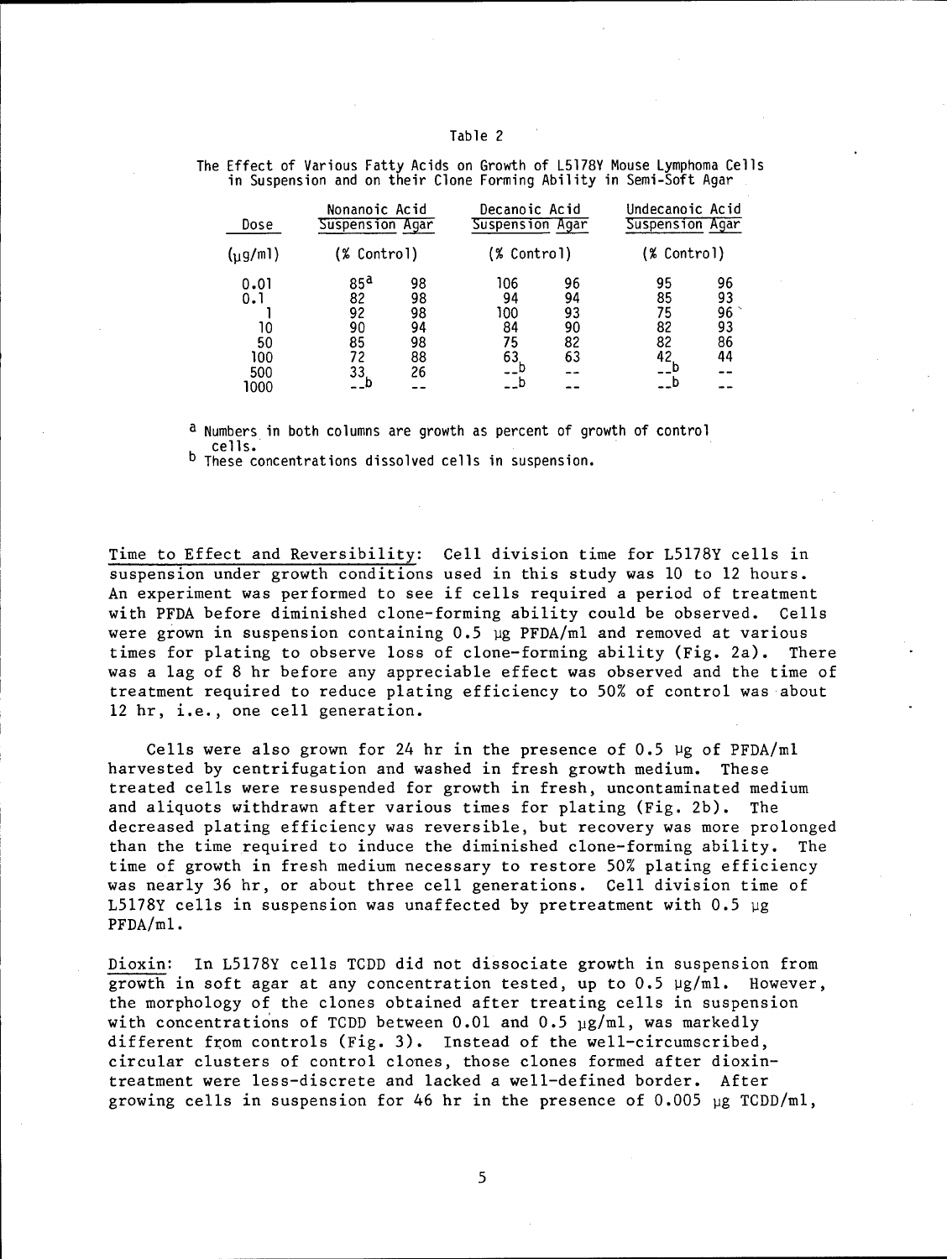# TIME TO **RESPONSE/TIME** TO RECOVERY OF **L5178Y CELLS** TREATED WITH PFDA. **100 A.** B. **<sup>0</sup> <sup>80</sup> 0 C 4) 60** • 40 12 hr. 12 hr.  $\frac{1}{2}$ 20- **C 0 0 0 16 24 0 24 48 7'2 9** Time (hr.)

Figure 2. Time course of impairment and recovery of cloning ability in L5178Y cells treated with PFDA in suspension. A: Time to effect: cells were grown for various lengths of time (x-axis) in suspension in a medium containing 0.5 jug PFDA/ml and plated in semi-soft agar. Growth is expressed as percent of plated cells forming clones after treatment relative to Growth is expressed as percent of plated cells forming clones after treatment relative to<br>percent of untreated cells which give rise to clones. B: Time to recovery: cells were<br>treated in suspension with 0.5 ug PFDA/ml for Cells were then plated to observe recovery of the ability to form clones.

all clones formed after plating were normal; at  $0.01 \mu g/ml$ , most clones formed were abnormal; and by  $0.5 \mu g/ml$ , all clones had altered morphology. By inspection of the plates, the  $ED50$ , that is the concentration of dioxin required to produce alterations affecting 50% of the formed clones when cells were initially maintained in suspension with dioxin for 48 hr before plating, was about  $0.01 \text{ pg/ml}$ , i.e., about 3 x  $10^{-8}$ M.

In time-course experiments analogous to those in Fig. 2, but conducted with 0.01 **pg** dioxin/ml, the time of treatment in suspension required to produce 50% of maximum response in altering clone morphology was about 36 hr. A time to recovery of normal growth characteristics was also estimated for cells grown initially for 48 hr in the presence of  $0.01$  µg TCDD/ml. The time of growth in fresh medium required to give a 50% return to normal clonal morphology was about 48 hr. As noted with PFDA, effects on clone growth were reversible, but recovery and expression times for the effects were longer with TCDD than with PFDA.

Red Blood Cell Fragility: Rat red blood cells were obtained from rats killed at various times after ip injection of 50 mg PFDA/kg. There was increased resistance to hemolysis after treatment with PFDA (Fig. 4) and the time course of decreased fragility was similar to the time course of weight loss in treated rats (Andersen et al., 1981).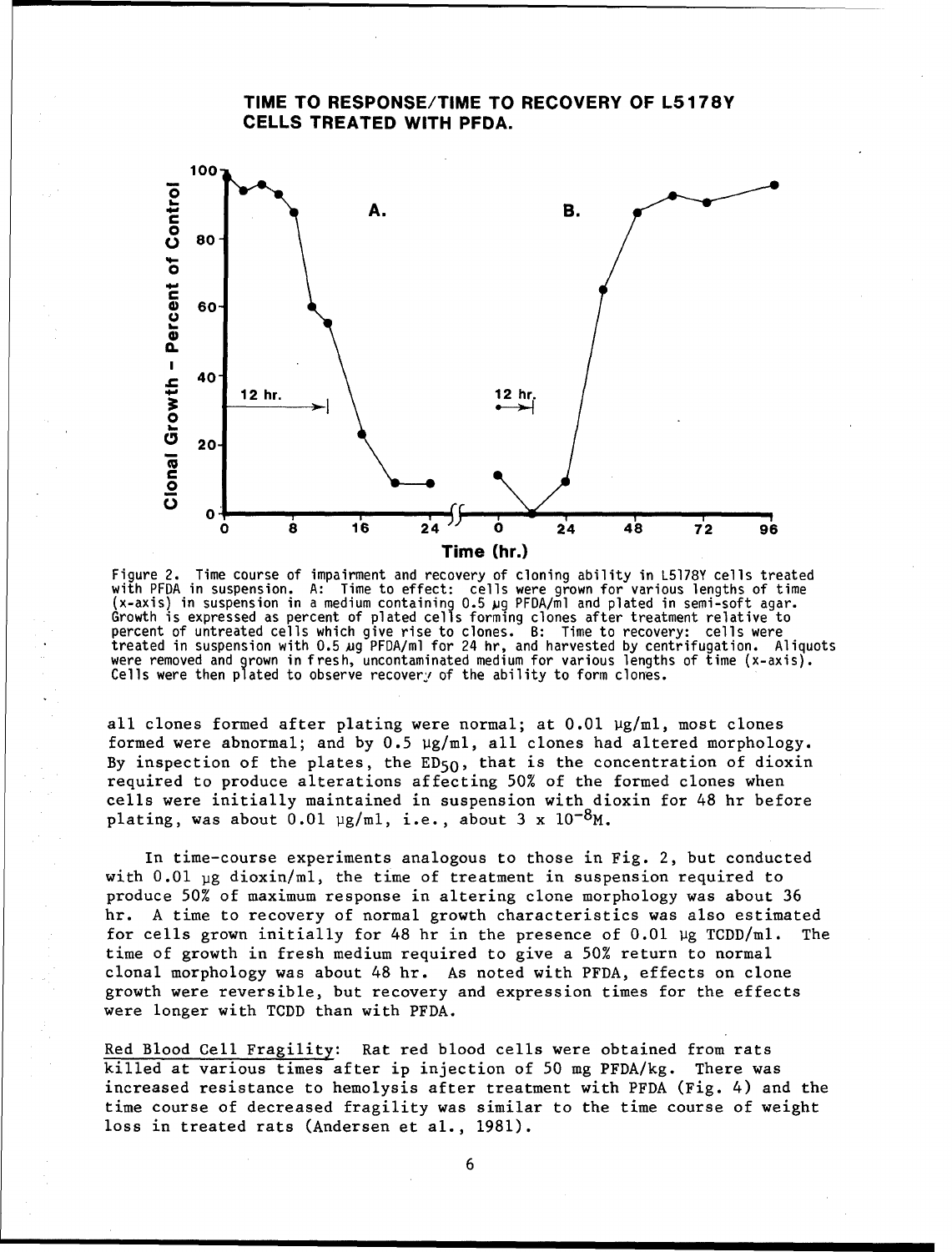



Control clones derived from cells treated in suspension with DMSO.

B. Clones derived from cells treated in suspension for 48 hr with 0.25 ug TCDD/ml with DMSO as diluent.



#### DISCUSSION

Knutson and Poland (1980) studied the effects of TCDD on 23 cultured cell types and found no toxicity in any of these mammalian cell lines at treatment concentrations of up to  $10^{-7}$ M and contact times of up to two weeks. Markers for toxicity included **(1)** alterations in the morphology of cells or the cell cultures, (2) percentage viable cells, and (3) growth rate. Among the 23 cell lines were five lymphoid cell types derived from thymic cortex - three were murine and two were virally transformed human leukocytes. All these cell types were tested for growth in suspension and cell viability by trypan blue exclusion. Beatty et al. (1975) found that TCDD had no effect on growth or morphology of normal human lymphocytes in suspension. Our results are similar to the extent that TCDD did not affect growth or cell viability of L5178Y cells in suspension. The altered growth characteristics observed in this paper are more subtle and only apparent when cells are grown in semi-soft agar, where they are constrained to grow in close proximity to each other. The concentration dependence of the effect with TCDD is such that a 48 hr treatment with  $0.01 \text{ g/ml}$  (i.e., about  $3 \times 10^{-8}$ M TCDD) causes the effect in most of the treated cells. This concentration is reasonable for physiological significance since the mouse LD<sub>50</sub> is about 300 µg TCDD/kg, or about 1 µmoles/kg (McConnell et al., 1978).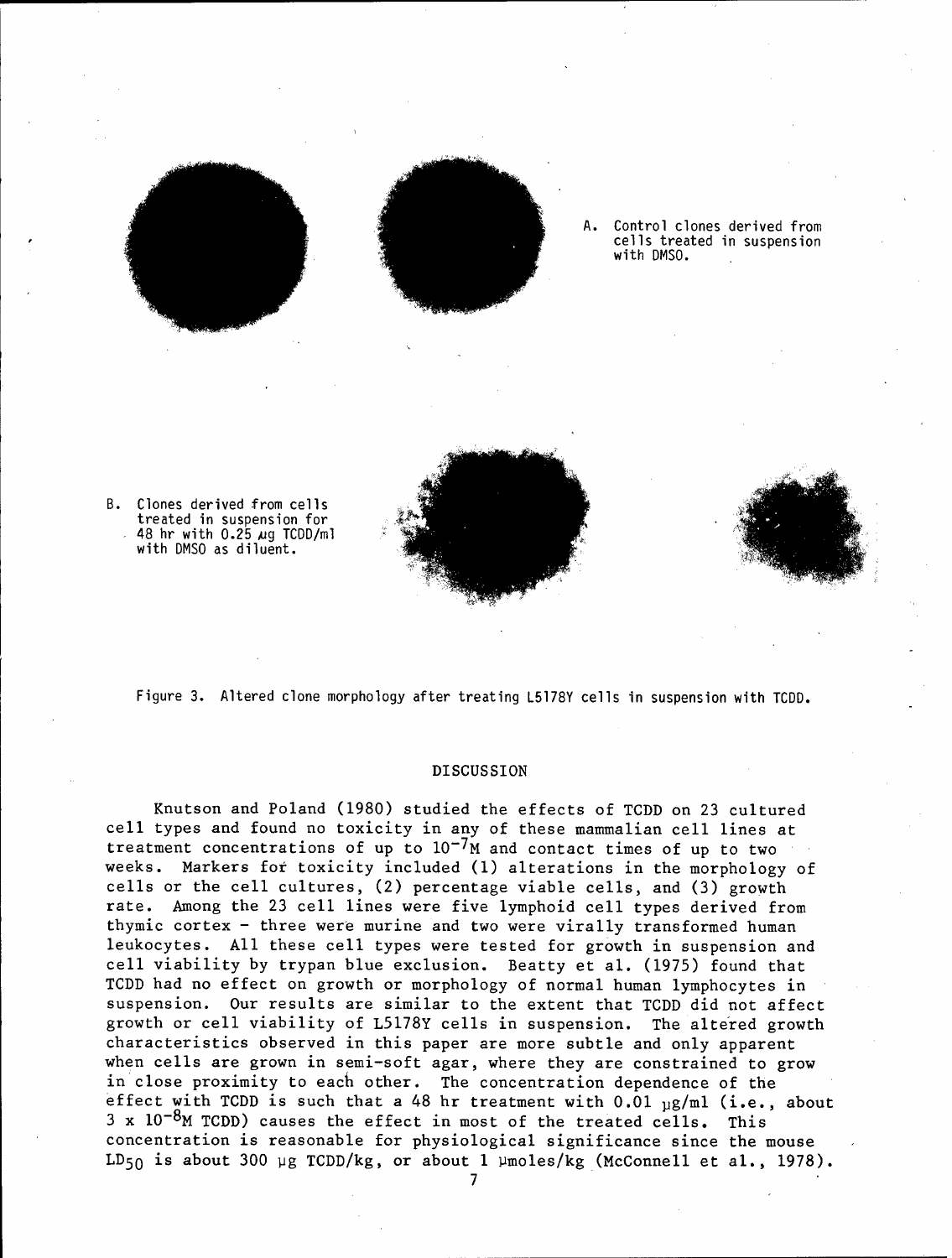

Figure 4. Relative osmotic fragilities of red blood cells from rats injected ip with 50 mg PFDA/kg and killed at various times after injection. Data are mean and standard deviation (n = 4-5). From the overall curves with **10** salt concentrations, the concentration at which 50% hemolysis occurred was 0.43, 0.38, 0.34, and 0.43%, respectively, in treated rats at 2, 8, 16, and 30 days. Control groups at these sampling times had 50% hemolysis at 0.45, 0.44, 0.45, and 0.43%, respectively.

Alterations in clone morphology seen after TCDD are striking, but estimations of concentration dependence are essentially qualitative, i.e., the percentage of abnormal clones is estimated by inspection and making a distinction between normal and slightly abnormal clones is difficult. We have maintained a restrictive definition of what constitutes an abnormal clone and scoring was done solely by Dr. A. M. Rogers. For these reasons, the estimated  $ED_{50}$  for the effects with TCDD are probably high. More quantitative determinations of these TCDD dose response curves await determination of the biochemical basis of the altered morphology and methods to unequivocally identify altered clonal units.

With PFDA, results are readily quantified since treated cells no longer proliferate in semi-soft agar. The ED<sub>50</sub> - 24 hr for the loss of clone-forming ability was  $0.3 \text{ µg/ml}$  (i.e., about 6 x  $10^{-7}$ M); this contrasts to a single dose LD<sub>50</sub> in mice of about  $100-150$  mg PFDA/kg or  $0.2-0.3$ mmoles/kg (Andersen et al., 1981; Van Rafelghem and Andersen, unpublished experiments, 1981).

With the polyfluorinated acids examined, this toxicity is present with acids of chain length greater than 8. The differences in single cell toxicity between the fluorinated octanoic and decanoic acids are striking, but consistent with the different acute toxicity reported for these two acids in rats. The hydrogenated fatty acids are without differential effect on clone-forming ability of L5178Y cells. In terms of cell lysis, expressed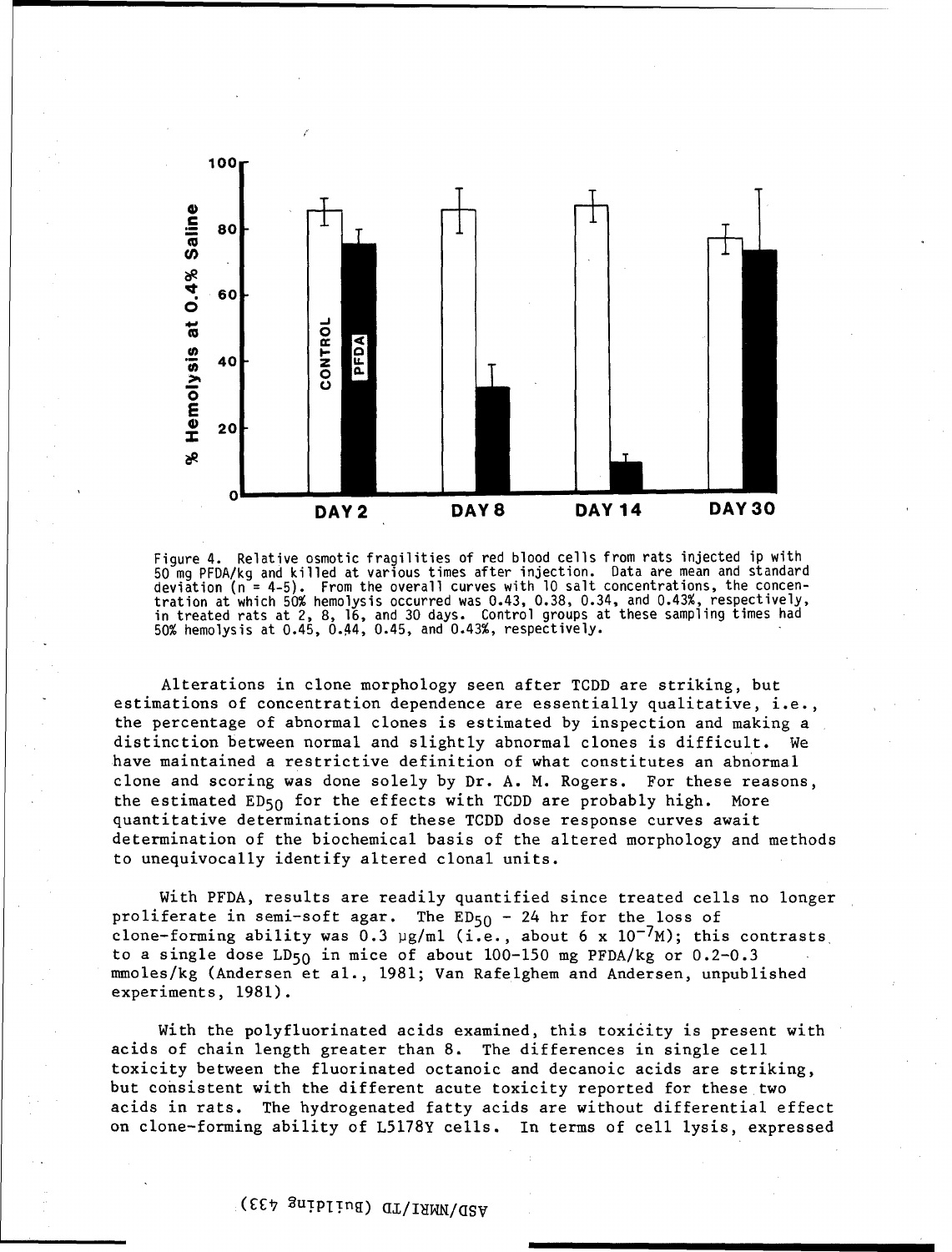as toxicity in suspension, hydrogenated and polyfluorinated fatty acids were about equipotent (Tables **1** and 2).

The molecular basis of the impairment of clone-forming ability is unknown. Subtle changes may have occurred in cell membranes to inhibit growth of cells when maintained in close contact. In this regard, the osmotic fragility results suggest a biological membrane more resistant to hypoosmotic insult. Increased resistance can be due to a variety of causes, one of which is altered membrane composition (Kuiper et al., 1971). Preliminary studies in our laboratory have now shown that erythrocytes from PFDA-treated animals also show increased membrane fluidity (M. George and M. E. Andersen, unpublished studies, 1982), and that the total fatty acid composition of the liver lipid pool in these rats shows a dramatic shift toward increasing unsaturation, especially in the stearic to oleic acid ratio (Olson et al., 1982). While indirect, these results suggest compositional and functional alterations in membranes subsequent to PFDA exposure in the rat in vivo.

There is no unifying hypothesis explaining the toxicity of TCDD and materials causing similar toxic effects, i.e., certain polyhalogenated biphenyls (Sleight et al., 1981; Biocca et al., 1981) and long-chain perfluorinated fatty acids of chain length 9 or above (Andersen et al., 1981). It may be that these various chemicals, including PFDA and TCDD, are toxic due to effects on cell membranes resulting in interference with cell-cell or cell-mediator interactions. These effects could either be direct or mediated by interference with some endogenous hormonal control of membrane composition/function. Toxicity would not be a result of cell necrosis or grossly visible organellar alterations, but from more subtle structural alterations of biomembranes and attendant disturbances in intercellular communication. This hypothesis is under active investigation in our laboratory.

The cell line used for this research was so-called TK *+/+* with regard to the gene locus for the enzyme thymidine kinase (TK). Our stock of these cells, brought to Dayton from England by Dr. Rogers, was destroyed during a malfunction of the deep freeze storage unit. We have not observed differential effects on suspension and clonal growth with  $L5178Y$  TK<sup>+/-</sup> cells a cell line more commonly used in mutation research and, therefore, much more readily available. It appears that future work on this phenomenon will have to be restricted to the  $TK^{+/+}$  cells.

#### REFERENCES

Andersen, M.E., Baskin, G., and Rogers, A.M., 1981, "The acute toxicity of perfluoro-n-decanoic acid: Similarities with 2,3,7,8-tetrachlorodibenzodioxin," The Toxicologist, **1,** 16.

Beatty, P.W., Lemback, K.J., Holscher, M.A., and Neal, R.A., 1975, "Effects of 2,3,7,8-tetrachlorodibenzo-p-dioxin (TCDD) on mammalian cells in tissue cultures," Toxicol. **Appl.** Pharmacol., 31, 309-312.